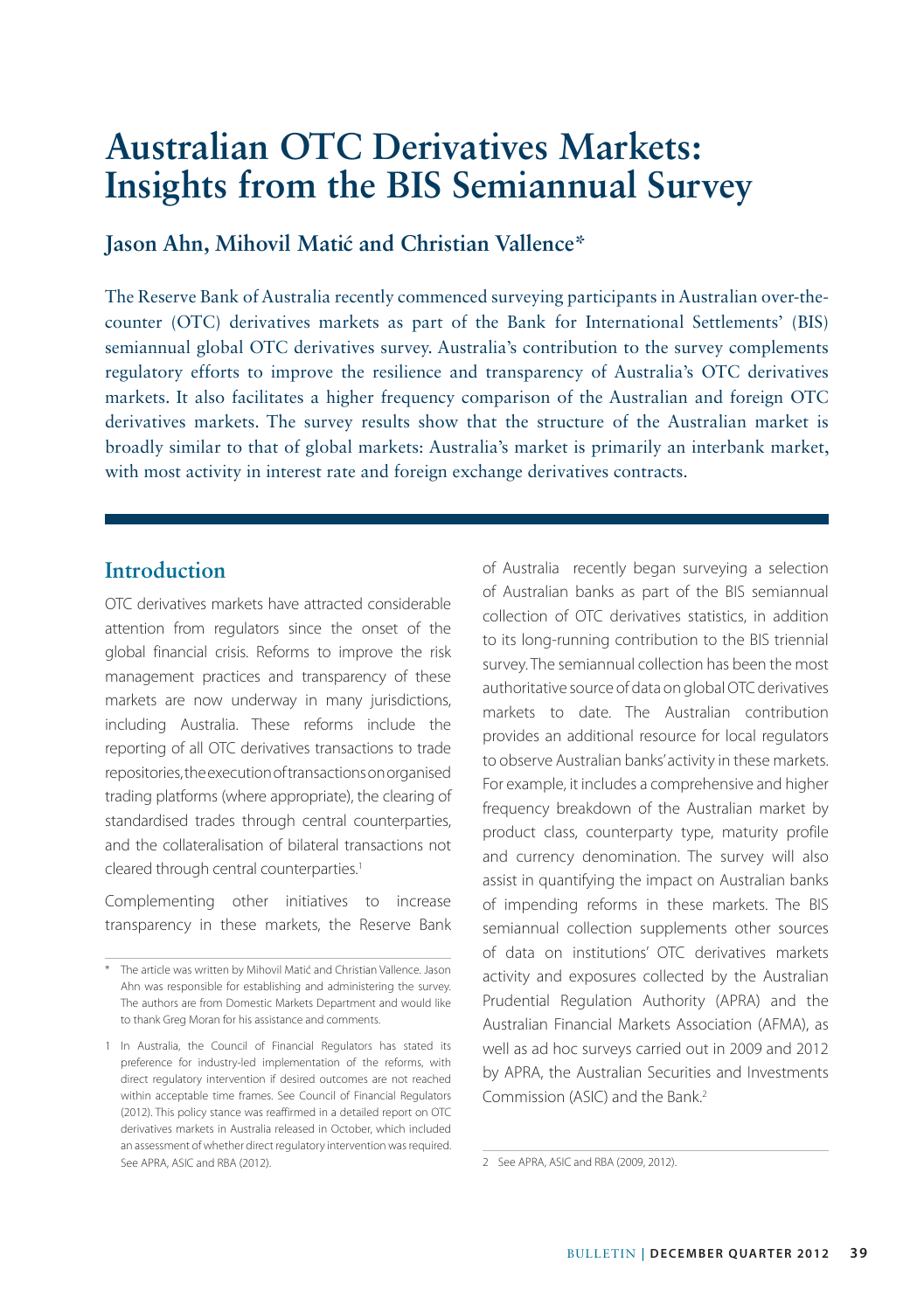#### **Overview of the BIS Survey**

The BIS semiannual survey gathers comprehensive and comparable information on OTC derivatives markets from the most active market participants located in the largest developed economies.<sup>3</sup> The survey started in 1998, covering banks from the G10 countries and Switzerland, and was expanded to include Australia and Spain from the December 2011 survey. The semiannual survey is supplemented by a more comprehensive triennial survey, to which Australia has contributed since 2001. Australia's data are collected by the Bank on behalf of the BIS.

The Australian survey involves six Australian banks that play a key role in intermediating local and Australian dollar-denominated OTC derivatives markets.4 These banks also enter into derivatives contracts for their own risk management and business purposes. Survey respondents report on a global consolidated basis, whereby the banks aggregate activity across their global operations (netting out intragroup transactions) and report in the country in which their global headquarters are located.<sup>5</sup> As a result, the activities of foreign banks in the Australian market are captured in the statistics of their home jurisdictions.

The survey is representative of Australian OTC derivatives markets. The six reporting banks constitute around two-thirds of the notional principal amounts outstanding reported to APRA by local and foreign banks operating in Australia, and represent a much higher share of foreign exchange and credit-related derivatives contracts (Graph 1). The remaining third of OTC derivatives outstanding reported to APRA are mostly written by foreign banks operating in Australia; these activities are recorded in



their home jurisdictions for the purposes of the BIS survey.<sup>6</sup> The BIS and APRA data, along with turnover data from AFMA, indicate that the local markets are quite concentrated, with 85 to 90 per cent of transactions in each OTC product class accounted for by eight or fewer banks, although this is typical of derivatives markets globally.

APRA data suggest that the overwhelming majority of OTC derivatives positions reported by the six Australian banks are entered into by their Australian domiciled entity. In other words, the Australian contribution to the BIS survey is representative of activities occurring within the Australian market.

## **Measures of OTC Derivatives Market Size**

There is no single universally accepted measure of derivatives market size, and the BIS survey collects data on three metrics (see 'Box A: Understanding the Three Measures of Market Size' for an explanation of these different measures). The most common measure of market size is to aggregate contract *notional principal* amounts, which represent the value used to calculate payments made on a derivative contract. By this measure, global OTC derivatives contracts outstanding have grown roughly sixfold over the past decade, although growth has slowed

<sup>3</sup> See BIS (2012) for the global survey data and discussion.

<sup>4</sup> The six reporting banks are Australia and New Zealand Banking Group, Commonwealth Bank of Australia, Macquarie Bank, National Australia Bank, Suncorp-Metway and Westpac Banking Corporation.

<sup>5</sup> Other surveys of Australian OTC derivatives markets have used a different reporting basis, reflecting their single-country focus. For example, the surveys conducted by APRA, ASIC and the RBA in 2009 and 2012 captured information about transactions either booked or executed by an 'Australian-based entity' (defined as an entity incorporated in Australia, or the branch or office of an overseas entity registered in Australia).

<sup>6</sup> There are additional transactions executed by foreign banks in Australia but booked in foreign financial centres that are not captured by the APRA data.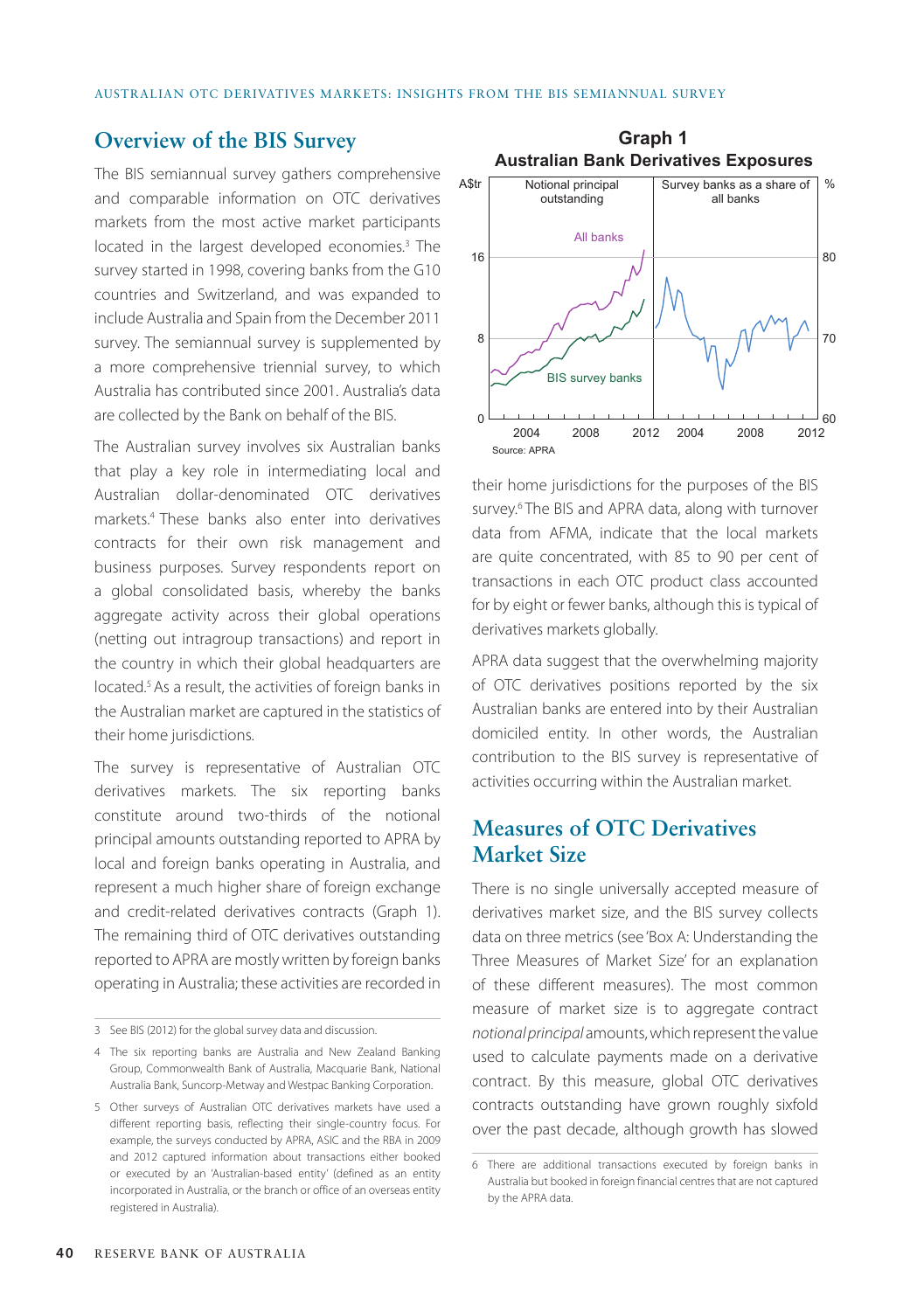since the onset of the global financial crisis in 2008. The notional principal of global contracts at the end of June 2012 stood at around US\$640 trillion, while the notional principal of Australian reporting bank contracts outstanding totalled a little over US\$11 trillion, around 1.7 per cent of the global stock (Graph  $2$ ).<sup>7</sup>



The extremely large notional values of OTC derivatives contracts – around nine times global GDP – do not reflect the risk associated with these contracts. For many transactions, including the largest single derivative class – interest rate swaps – the notional principal is never exchanged; it is only used to calculate cash flows, and so significantly overstates an entity's exposure to credit and market risk. An alternative measure of the size of a derivatives market is its *gross market value*, which measures the current replacement cost of a contract; that is, the sum of the absolute values of the position to both parties. The aggregate gross market value of

OTC derivatives of reporting Australian banks is just over US\$300 billion, around 1 per cent of the total global gross market value, and considerably smaller than Australian banks' notional principal amounts outstanding. Gross market values are sensitive to price changes in the underlying reference variable, and so reflect both the use of derivatives contracts as well as observed market volatility. For instance, gross market values rose significantly in 2008 and 2009 as underlying reference prices moved sharply, causing large mark-to-market gains and losses for contract holders (Graph 3).



Much of the notional principal amounts outstanding and gross market values reflect the build-up between counterparties of economically redundant (i.e. offsetting) positions.8 A third measure of market size, *gross credit exposures and liabilities*, adjusts gross market values to account for legally enforceable bilateral netting arrangements between counterparties, and so represents the after netting claims and obligations reporting banks have on their counterparties. Globally, gross credit exposures and liabilities have declined steadily over the past

<sup>7</sup> BIS reporting banks disclose the value of their transactions conducted with all other reporting banks globally, but do not separately identify the value of transactions conducted with reporting banks within their home jurisdiction. Accordingly, notional principal amounts outstanding between Australian banks are counted twice, whereas the BIS is able to adjust for double counting at a global level by halving aggregate outstandings between reporting banks. Given this, Australian positions are somewhat overstated relative to global positions, although the effect of this double counting is estimated to be small, as confidential transaction level data collected by APRA indicate that most Australian bank transactions are conducted with non-Australian banks.

<sup>8</sup> Market participants can use 'trade compression' services to replace redundant contracts with a smaller number of economically equivalent contracts. For example, use of these services by large international banks contributed to a notable reduction between 2007 and 2009 in the global notional value of credit default swaps outstanding. However, use of trade compression by the Australian market has been somewhat sporadic to date.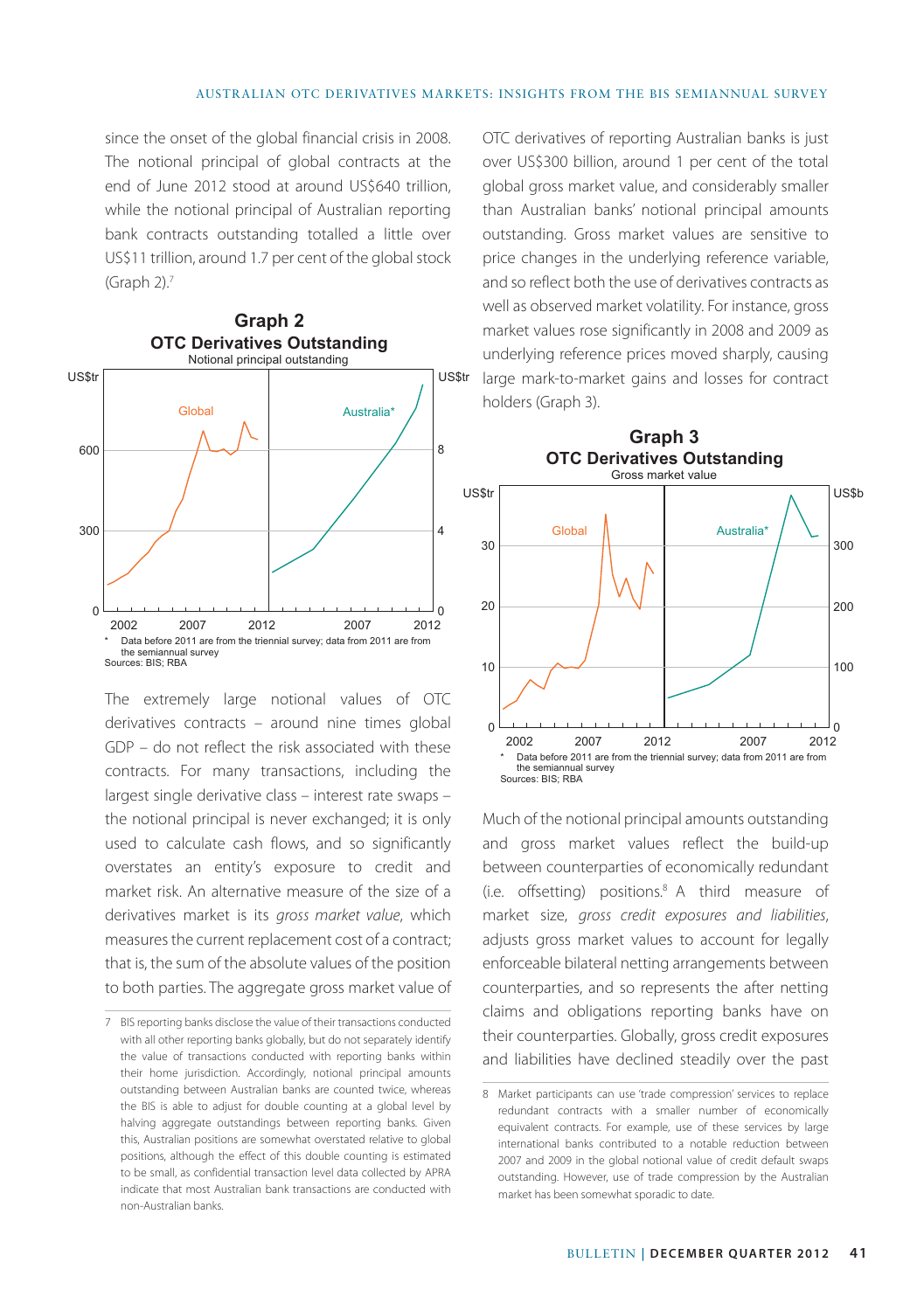## Box A Understanding the Three Measures of Market Size

Assume Bank A and Bank B enter into a five-year fixed-for-floating single-currency interest rate swap with a notional principal of \$1 million. Bank A agrees to pay Bank B a fixed rate of 5 per cent per annum on \$1 million, while Bank B agrees to pay Bank A a floating interest rate on \$1 million (Figure A1). The notional principal amount generated by this contract is \$2 million (although this amount is never exchanged).

As the floating interest rate changes, the market value of the contract varies for each bank. If, for example, the floating interest rate were to increase, the contract would have a positive market value for Bank A and a negative market value for Bank B. Assume this market value is +\$10 000 for Bank A and –\$10 000 to Bank B. Under the BIS reporting guidelines, the sum of the absolutes of these market values, +\$20 000, is the contract's gross market value.

Suppose the two banks have a pre-existing derivative contract of which the market value is  $-53,000$  to Bank A and  $+53,000$  to Bank B. In this case, the two banks are able to net these exposures such that Bank A's net claim is \$7 000 and Bank B's net obligation is \$7 000. In this case, the gross credit exposures and liabilities of the contracts is \$14 000.



Source: RBA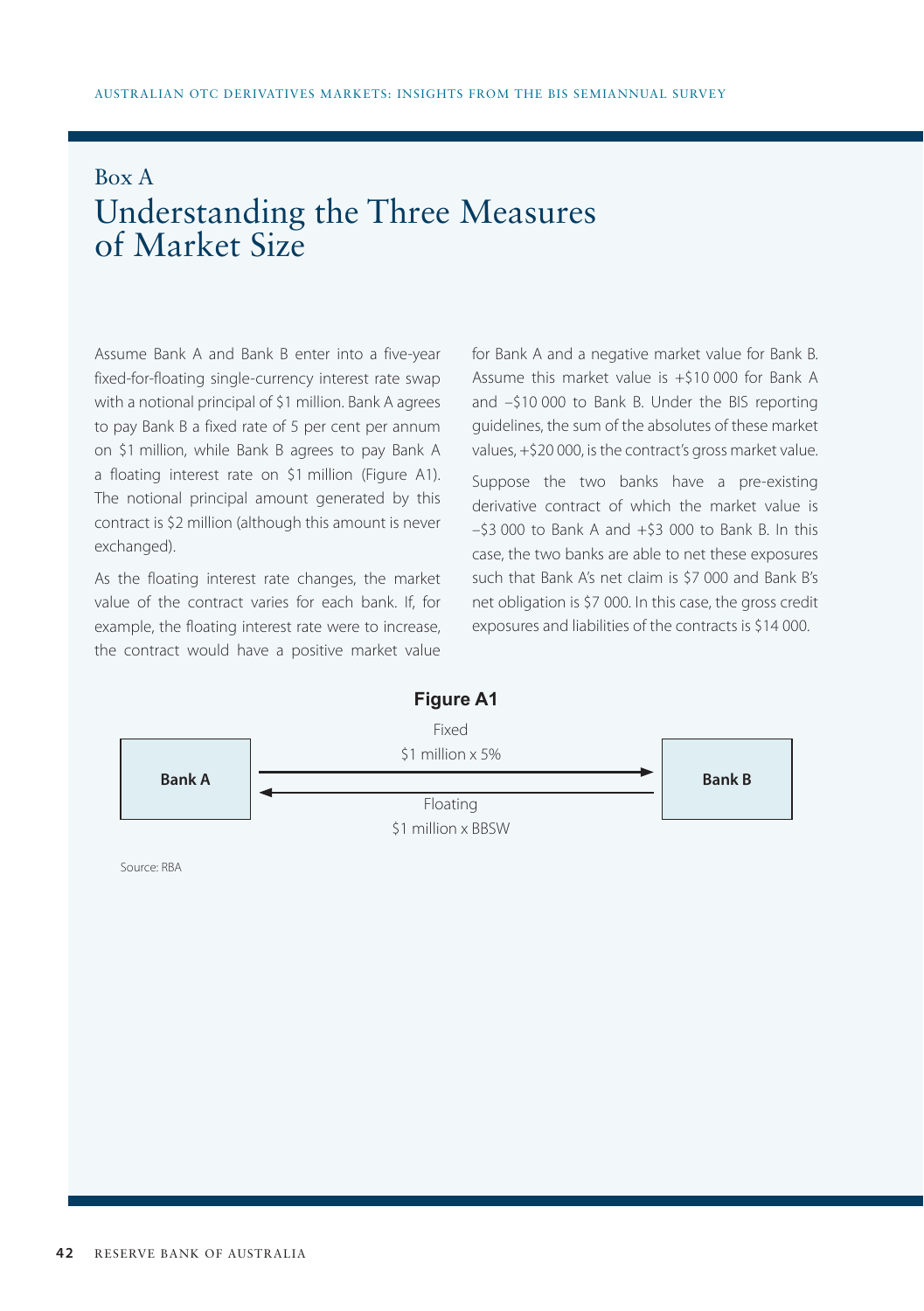decade when scaled by other market measures, as counterparties have made greater use of netting to reduce credit and settlement risk. Australian gross credit exposures and liabilities are over twice the global average as a share of gross market values (Graph 4). This largely reflects the fact that the reporting Australian banks tend to be on one side of cross-currency swap positions, which they use to hedge their offshore funding, and so are unable to net exposures with counterparties.



### **Characteristics of the Global and Australian OTC Derivatives Markets**

The BIS data show that the largest segments of both global and Australian OTC derivatives markets are interest rate and foreign exchange contracts, which follows from the extensive use of these instruments for hedging purposes by financial institutions. Collectively, these instruments account for around 90 per cent of global and Australian notional principal and gross market values outstanding (Table 1). Although market turnover is much higher for foreign exchange contracts, single-currency interest rate contracts represent the bulk of outstanding contracts due to their much longer average maturity. These interest rate contracts are primarily fixed-forfloating swap contracts, and in the Australian market are largely Australian dollar-denominated.

Around half of all foreign exchange (FX) derivatives instruments are FX swaps and a further 40 per cent are cross-currency swaps.<sup>9</sup> The remainder are largely FX forwards and options. Commodity, credit and equity derivatives represent a much smaller portion of the OTC market, in part reflecting the lower number of transactions in these instruments and the much lower principal amounts applied to the typical contract.

FX derivatives comprise a higher proportion of Australian banks' outstanding derivatives positions

#### **Table 1: OTC Derivatives Outstanding by Instrument**

As at end June 2012, per cent

|                                 | Australia                                     |                                               | Global                                        |                                               |
|---------------------------------|-----------------------------------------------|-----------------------------------------------|-----------------------------------------------|-----------------------------------------------|
|                                 | Share of notional<br>principal<br>outstanding | Share of gross<br>market value<br>outstanding | Share of notional<br>principal<br>outstanding | Share of gross<br>market value<br>outstanding |
| Foreign exchange <sup>(a)</sup> | 32.2                                          | 35.1                                          | 11.2                                          | 9.4                                           |
| Single-currency                 |                                               |                                               |                                               |                                               |
| interest rate                   | 647                                           | 57.8                                          | 82.8                                          | 81.2                                          |
| Credit                          | 1.4                                           | 1.3                                           | 4.5                                           | 5.0                                           |
| Equity                          | 0.4                                           | 1.0                                           | 1.0                                           | 27                                            |
| Commodities                     | 1.3                                           | 4.8                                           | 0.5                                           | 1.7                                           |

(a) Includes cross-currency swaps Sources: BIS; RBA

> 9 FX swaps are instruments that involve the exchange of two currencies for a short period of time, whereas cross-currency swaps are longer-dated instruments that involve the exchange of currencies and periodic interest payments with the counterparty.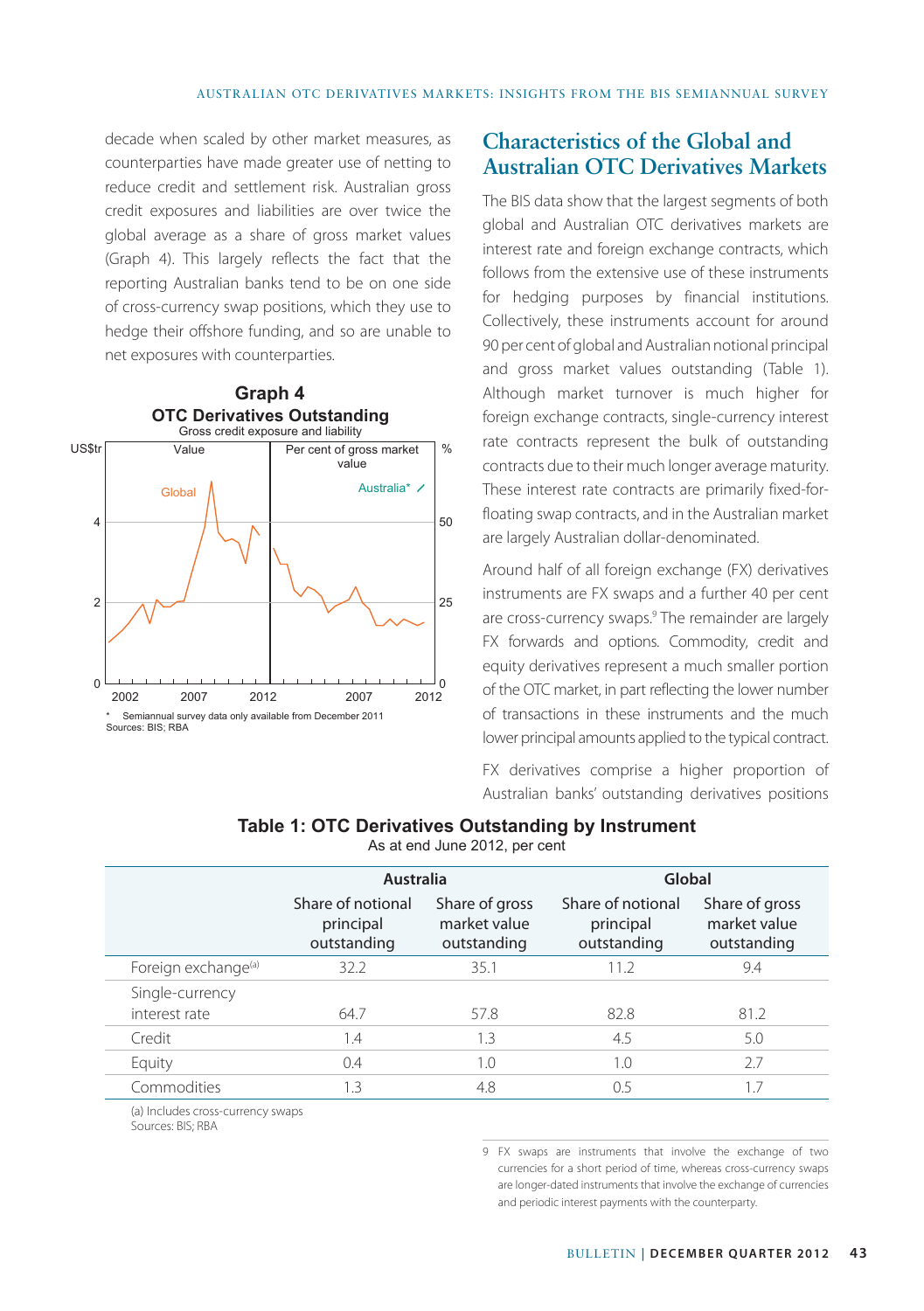#### Australian OTC Derivatives Markets: Insights from the BIS Semiannual Survey

relative to the typical large global bank. This in part reflects the significant use of long-dated cross-currency swap contracts by the Australian banks for hedging their own offshore borrowings. Counterparties to these transactions tend to be foreign non-resident banks.

The Australian banks have a smaller share of creditrelated derivative contracts outstanding relative to the global average, although this reflects the very large size of the US corporate bond market (on which credit default swaps (CDS) contracts are written), rather than Australia's corporate bond market being particularly small. Conversely, the Australian banks have around three times the global share of commodity contract positions, reflecting the relatively high share of resource sector activity in the Australian economy.

Both the global and Australian markets are concentrated in a few major currencies. The overwhelming majority of global outstanding contracts are denominated in US dollars, euros, Japanese yen and British pounds (the G4 currencies), reflecting the large size of these economies and financial markets (Graph 5). Globally, 'other' currencies, which include the Australian dollar, account for 10 per cent of outstanding interest rate contracts and 23 per cent of foreign exchange contracts. In contrast, Australian dollar contracts represent up to 80 per cent of outstanding interest rate contracts reported by the Australian banks, reflecting both their market-making position in the Australian market and their own hedging activities.10 Similarly, around three-quarters of foreign exchange contracts outstanding in Australia have either an Australian dollar or US dollar leg (or both), reflecting the fact that the US dollar is the primary foreign funding currency for Australian banks and corporates.

Both the global and Australian OTC derivatives markets are predominantly interbank markets. Over 90 per cent of outstanding contracts globally and



in Australia are between banks (including both BIS reporting banks and non-reporting banks), with the remainder involving non-financial corporations (Graph 6). Just under half of all outstanding contracts globally involve two BIS reporting banks, reflecting the concentrated nature of the market. This share is even higher in Australia, where positions with reporting banks constitute around 70 per cent of notional values.

In June 2010, the BIS expanded the semiannual survey to include more detailed information on credit-related derivatives, which are primarily CDS.<sup>11</sup> CDS referencing a single entity (i.e. 'single-name' CDS)



11 See Fabbro (2011) for a discussion of the Australian CDS market.

<sup>10</sup> Although the BIS data do not separately identify Australian dollar contracts, AFMA turnover data show that trading by Australian banks in currencies other than the G4 currencies are almost exclusively in Australian dollars.